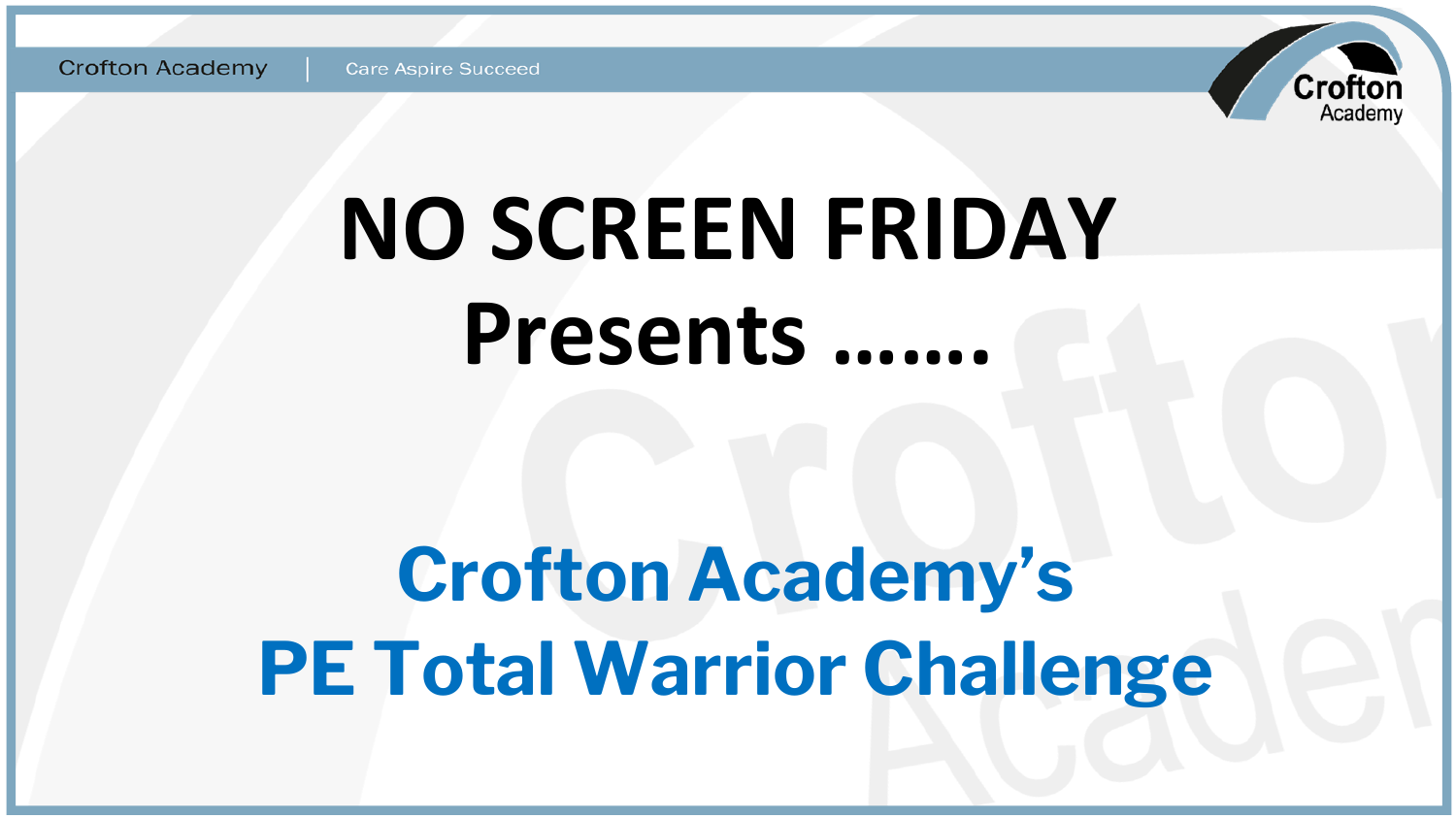

### **ARE YOU THE CROFTON TOTAL WARRIOR? WARRIOR**

### **The Challenge -** To complete all 6 Total Warrior Challenges as quickly as you can.

**1. Rostron's Shuttle Runs** - Place 2 objects (eg cones) 5 meters apart. Run back and forth touching the objects. There and back (10m) counts as 2 shuttles.



**2. Cummins Core Sit Ups** - Lie on your back on the floor & bend your knees, feet flat on the ground. Put your hands on the sides of or behind your neck. Bend your hips and waist to raise your body off the ground. Lower your body back to the starting position.

**3. Roper's Speed Bounce** - Keeping your feet together, jump sideways over a cone or towel and land on two feet. Jump back to your starting position. This counts as 2.





**4. Pool's Plank** – Adopt the press up position. Your body should make a straight line from your heels through to the top of your head. Draw your navel toward your spine and squeeze your glutes. Hold this position, head neutral and eyes down to the floor.

**5. Miller's Mountain Climbers** - Adopt the plank position and bring one knee forward. Take the knee back to the starting position and do the same with other knee. Continue in quick succession. This counts as 2.

**6. Radcliffe's Star Jumps** - The classic. Two feet together hands by your side. jump in the air and open your legs and stretch your arms out into a star position. Jump back to the starting position. That is one-star.